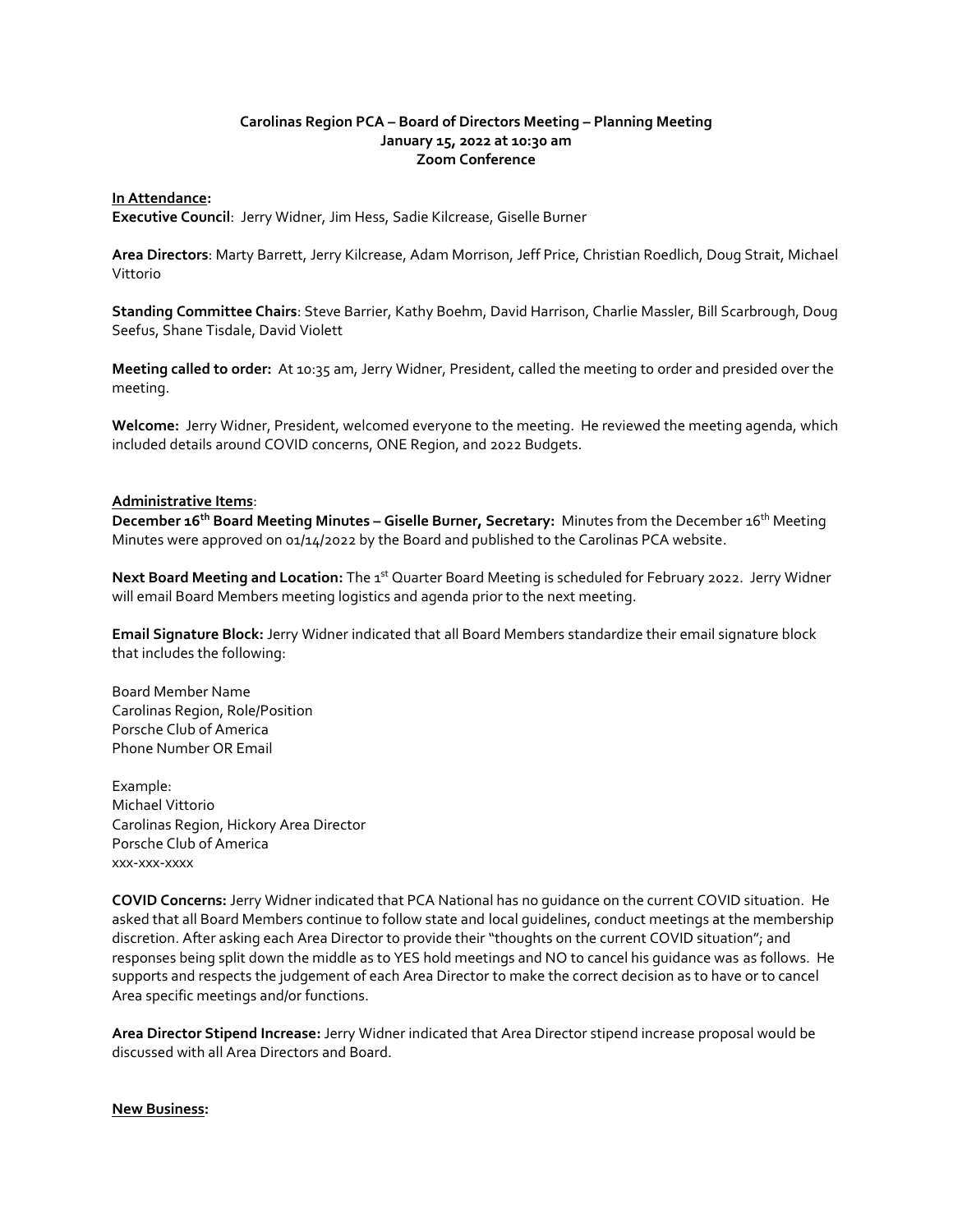**2021 Financials – Sadie Kilcrease, Treasurer**: Explanation of Balance Sheets. Review of 2021 P&L and Balance Sheets.

**2022 Planning & Budget Review – Sadie Kilcrease, Treasurer**: Review of the 2022 proposed budgets were covered by the Chair of each Division (Class).

**Review of 2022 Autocross Budget:** David Harrison has planned a total of 5 events in 2022. Events will be held at Michelin and Greensboro and will publish confirmed dates. Doug Strait asked if there were any concerns with COVID restrictions at events. David indicated that there were no concerns at this time unless Michelin changed policies around proof of vaccinations or negative COVID tests, which impacted 2021 events. Jerry Widner validated that survey results confirmed strong interest in autocross events.

**Motion:** Motion made by Michael Vittorio to approve funds, seconded by Jeff Price. Unanimous motion passed by the Board to approve Autocross budget.

**Review of 2022 Club Race Budget:** Bill Scarbrough discussed the club race planning that is underway and sponsor commitments, which could grow based on advertisers. Currently there are approximately 20 DE participants that expressed interest in attending as well as 12 Carolinas Region Club Racers that have verbally confirmed they would attend. Bill verified that dates for the Daytona race will overlap with the CMP race, but he is confident there will be a good turnout.

Although the budget is in line with previous events, Bill confirmed the 2022 event budget is more due to track & equipment rental and lodging for key event staff.

**Motion:** Motion made by Michael Vittorio to approve funds, seconded by Jim Hess. Unanimous motion passed by the Board to approve Club Race budget.

**Review of 2022 Drivers Education Budget:** Steve Barrier indicated that CMP and VIR are on capital improvement campaigns, therefore rates have increased this year which is reflected in the budget. He confirmed there will be 3 scheduled DE events: March 12-13 at CMP, September 10-11 at CMP, and November 18-20 at VIR.

Steve adjusted the 2022 budget for track rate increase but maintained all other expenses comparable to 2021 budget. Currently, there are no sponsor commitments; Steve is following up with HBI, Haggerty and Porsche of Greensboro.

**Motion:** Motion made by Michael Vittorio to approve funds, seconded by Jim Hess. Unanimous motion passed by the Board to approve Drivers Education budget.

**Review of 2022 Fall Tour Budget:** Michael Vittorio discussed planning efforts for the 2022 Fall Tour, and indicated he was looking for other venues in North Carolina and Virginia based on survey results. Based on discussions with The Ridges and their willingness to improve catering and room renovations, Michael confirmed the tour will be tentatively scheduled for October 28-30 and will have a Halloween theme. Michael maintained all expenses are comparable to 2021 budget that includes a subsidy for the event.

**Motion:** Motion made by Jim Hess to approve funds, seconded by Jeff Price. Unanimous motion passed by the Board to approve Fall Tour budget.

**Review of Goodie Store Budget:** Kathy Boehm indicated that the current ad in Tobacco Roads has generated sales; the plan is to run the same ad in subsequent issues. Additionally, she is working on new member business cards which will be drop shipped to Barry Brown in late January.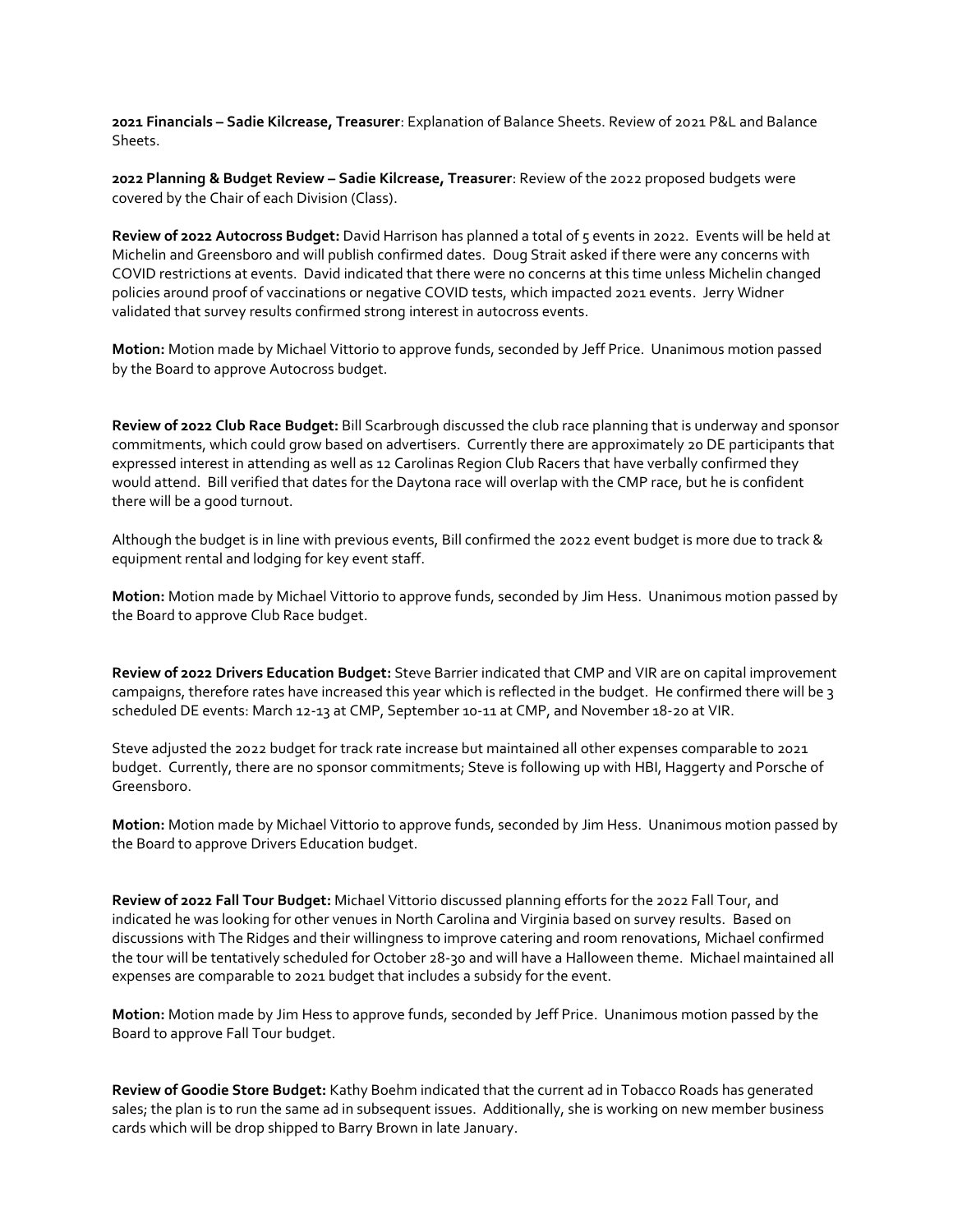Kathy maintained all expenses are comparable to 2021 budget and a fee to use the garage at CMP but indicated that price increases may have an impact on revenue.

**Motion:** Motion made by Jim Hess to approve funds, seconded by Christian Roedlich. Unanimous motion passed by the Board to approve Goodie Store budget.

**Review of 2022 Spring Tour Budget:** Jim Hess discussed planning efforts for the 2022 Spring Tour which is tentatively scheduled for April 22-24 at Harris Cherokee Casino that would accommodate 75 participants – room and resort fees to be paid by participants. Jim indicated that planning challenges include staffing concerns, but he is working through details with the resort.

Jim increased the region subsidy to \$2,500 and added \$200 for trophies and plaques.

**Motion:** Motion made by Christian Roedlich to approve funds, seconded by Jerry Widner. Unanimous motion passed by the Board to approve Spring Tour budget.

**Review Tobacco Roads Budget:** Doug Seefus indicated there are 5 advertisers currently signed up. He is looking for varying sponsor levels (i.e. platinum, gold, silver) to increase revenue and offset the printing costs, but he feels that there is a connection between sponsorship and advertising.

**Motion:** Motion made by Jim Hess to approve funds, seconded by Christian Roedlich. Unanimous motion passed by the Board to approve Tobacco Roads budget.

**Review Area Director Stipend Increase:** Jerry Widner proposed to increase the Area Director stipend to \$2500. The Area Directors and Board Members responded with the following:

- **EXTER 15 Hickory Area Director** agreed with the proposed \$2,500 increase; however, is open to a proportional increase based on membership participation
- **Example 20 Increase Area Director** agreed with the proposed \$2,500 increase and is in favor to keep the increase evenly spread across all area directors
- **Upstate Area Director** agreed with the proposed \$2,500; however, does not agree with keeping excessive reserve funds and would like to see a portion go back to the membership – specifically as subsidies to offset membership participation costs for Spring & Fall Tour. He is in favor of a proportional increase over the next few years
- **Metrolina Area Director** agreed with the proposed \$2,500 increase
- **Triangle Area Director** agreed with the proposed \$2,500 increase and is in favor to keep the increase evenly spread across all area directors
- **Triad Area Director** agreed with the proposed \$2,500 increase but stated that he did not feel that an increase was necessary
- **Sandhills Area Director** agreed with the proposed \$2,500; however, disagreed with keeping excessive reserve funds and would like to see a portion go back to the membership – specifically as subsidies to offset membership participation costs for Spring & Fall Tour
- **Events Chair** did not have any comments
- **Goodie Store Chair** agreed with the proposed \$2,500 increase and is in favor to keep the increase evenly spread across all area directors
- **Web Management Chair** agreed with the proposed \$2,500 increase and is in favor to keep the increase evenly spread across all area directors
- **E** Advertising Chair did not have any comments
- **Example Race Chair** agreed with the proposed \$2,500; however, disagreed with keeping excessive reserve funds and would like to see a portion go back to the membership – specifically as subsidies to offset membership participation costs for events